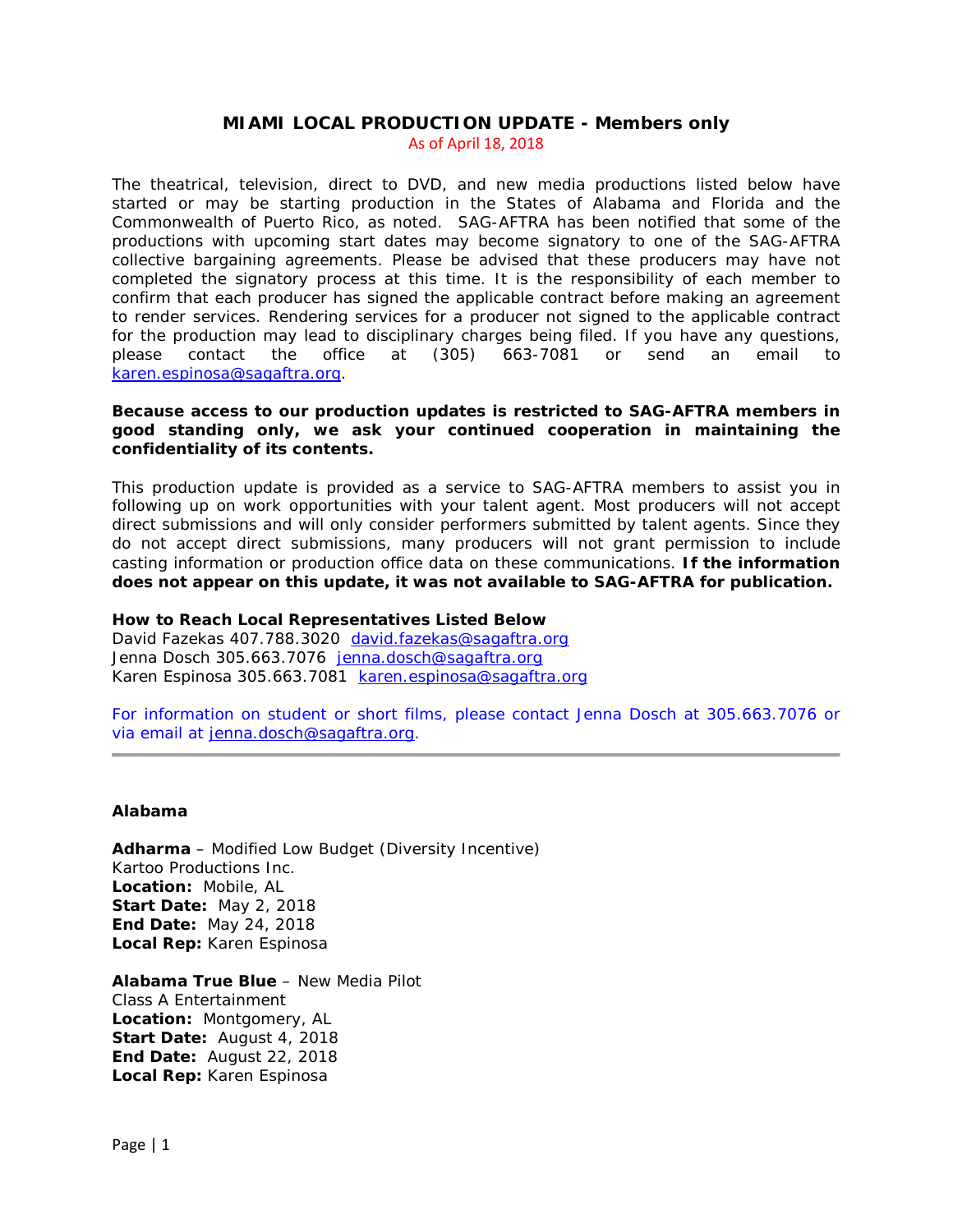### **Alabama (Continued)**

*Live* – Theatrical (Regular) Hassik Films Live, LLC **Location:** Birmingham, AL **Start Date:** May 15, 2018 **End Date:** June 16, 2018 **Local Rep:** Karen Espinosa **Local Casting:** Chad Darnell Casting

*Second Samuel* – Modified Low Budget iHysm Studios, LLC **Location:** Dothan and Abbeville, AL **Start Date:** June 2, 2018 **End Date:** June 29, 2018 **Local Rep:** Karen Espinosa

*Sword Of Trust* – Modified Low Budget Hog Jaws, LLC **Location:** Birmingham, AL **Start Date:** May 11, 2018 **End Date:** May 24, 2018 **Local Rep:** Karen Espinosa

# **Florida**

*American Ninja Warrior* – TV Series Canam Productions, Inc. **Location:** Miami, FL **Start Date:** March 6, 2018 **End Date:** June 23, 2018 **Local Rep:** TBD

### *The Blonde Hair Murders* – Ultra Low Budget

Anthony Larkin **Location:** Miami and Hallandale Beach, FL **Start Date:** April 1, 2018 **End Date:** July 31, 2018 **Local Rep:** Jenna Dosch

*Camp Twilight* – Ultra Low Budget Pelican Films, LLC **Location:** Coral Springs and Sunrise, FL **Start Date:** April 29, 2018 **End Date:** May 16, 2018 **Local Rep:** Jenna Dosch

Page | 2 *CheateR* – Ultra Low Budget Cheater LLC **Location:** Callahan, FL **Start Date:** April 23, 2018 **End Date:** TBD **Local Rep:** David Fazekas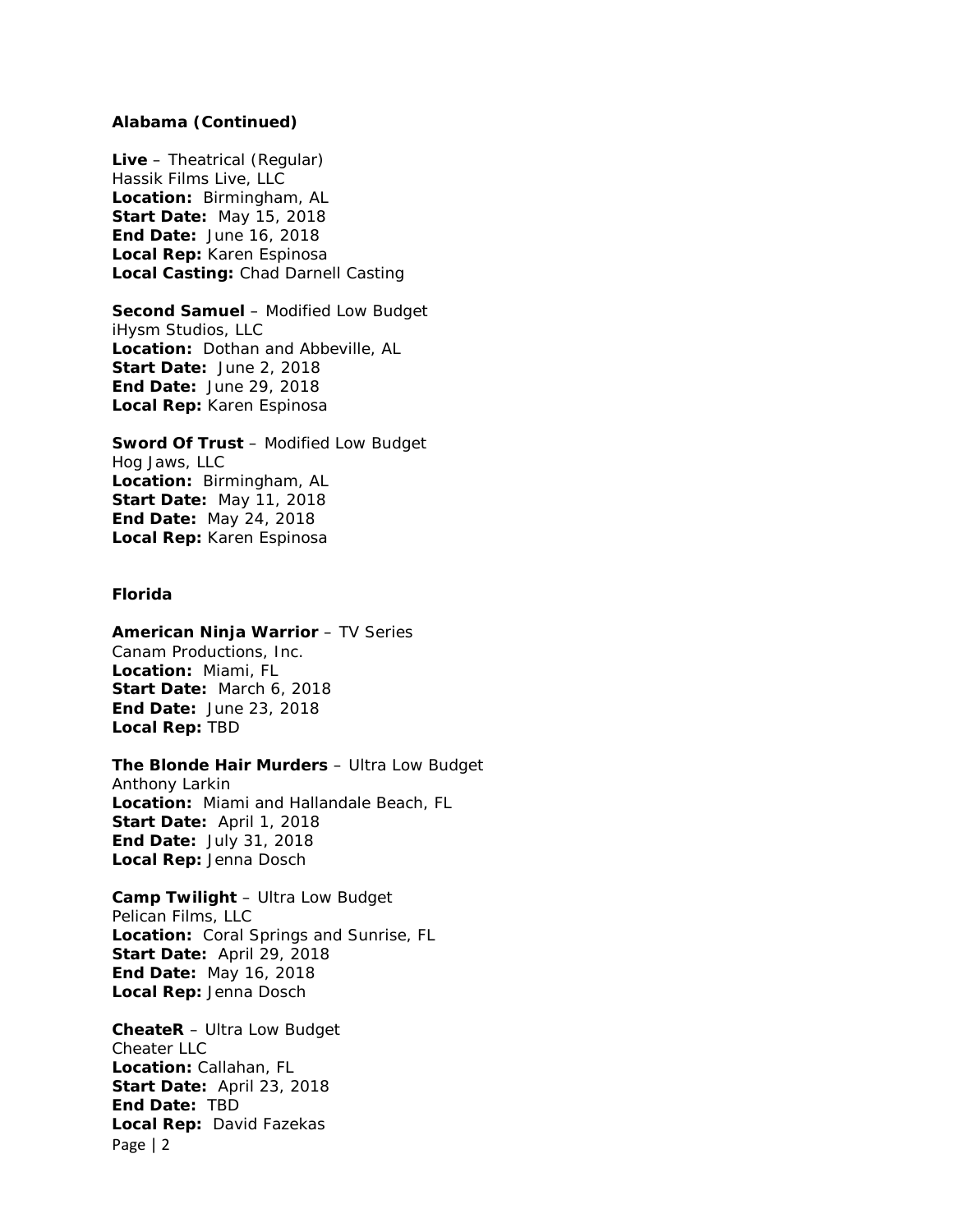#### **Florida (Continued)**

*Draupadi Unleashed* – Modified Low Budget (Diversity Incentive) Hello Desi, LLC **Location:** Sarasota, FL **Start Date:** April 6, 2018 **End Date:** April 22, 2018 **Local Rep:** David Fazekas

*Dream Killer* – Ultra Low Budget Concord Films, LLC **Location:** Miami, Ft. Lauderdale, and West Palm Beach, FL **Start Date:** July 1, 2018 **End Date:** July 31, 2018 **Local Rep:** Jenna Dosch

*Joze: A Revolutionary* – Theatrical (Regular) WomenEyes Group, LLC **Location:** Sunny Isles Beach, FL and Puerto Rico **Start Date:** May 5, 2018 **End Date:** June 1, 2018 **Local Rep:** Karen Espinosa

#### *Last Thing He Wanted* – Theatrical (Regular)

The Last Thing Film Production, LLC **Location:** Miami, FL and Puerto Rico **Start Date:** May 8, 2018 **End Date:** July 11, 2018 **Local Rep:** Karen Espinosa

#### *Love On The Lido Deck* – TV Movie

Ships Ahoy Productions, LLC **Location:** South Florida and Various Caribbean **Start Date:** April 28, 2018 **End Date:** May 7, 2018 **Local Rep:** Karen Espinosa **Local Casting:** Lori Wyman

*Nearly Departed* – Ultra Low Budget B.C. Entertainment Group, Inc. **Location:** Eustis, FL **Start Date:** May 22, 2018 **End Date:** June 1, 2018 **Local Rep:** David Fazekas

*Not Alone* – Modified Low Budget Double Infinity Productions **Location:** Tampa, FL and area **Start Date:** May 8, 2018 **End Date:** May 31, 2018 **Local Rep:** David Fazekas **Local Casting:** Rose Rosen

Page | 3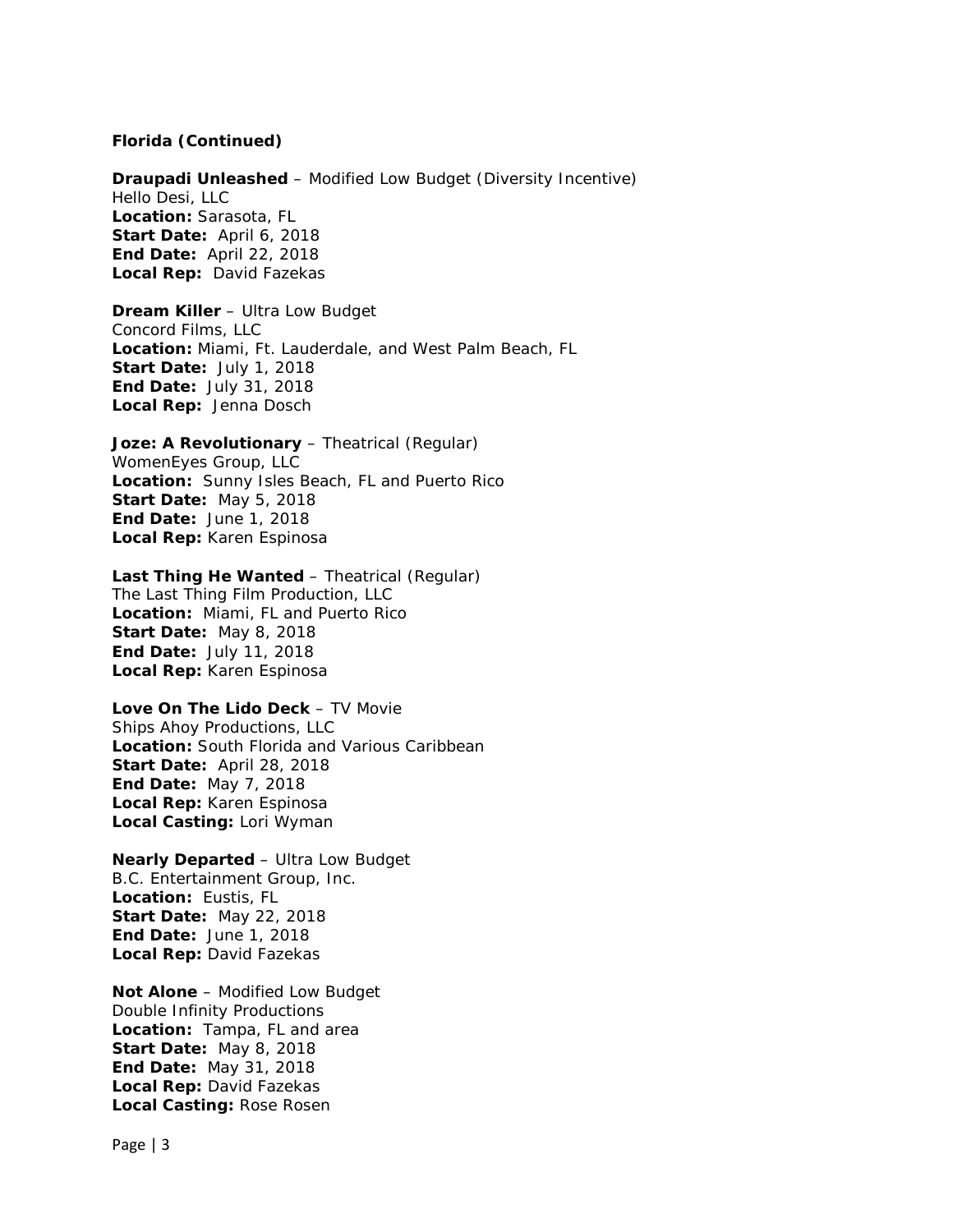### **Florida (Continued)**

*Paper Empire* – TV Series Inner Circle Films, LLC **Location:** Miami, FL **Start Date:** April 18, 2018 **End Date:** May 7, 2018 **Local Rep:** Karen Espinosa

*Pegasus* – Modified Low Budget The Movie Studio, Inc. **Location:** Hallandale, FL **Start Date:** June 9, 2018 **End Date:** July 1, 2018 **Local Rep:** Karen Espinosa

*Project Legion 1* – Theatrical Petr Postnyy **Location:** Cape Canaveral, FL and Hollywood, CA **Start Date:** May 1, 2018 **End Date:** September 12, 2018 **Local Rep:** David Fazekas

*Surviving Lunch* – Ultra Low Budget Planned Parenthood of Southwest and Central Florida, Inc. **Location:** Sarasota, FL **Start Date:** April 22, 2018 **End Date:** June 23, 2018 **Local Rep:** David Fazekas

**These Birds Don't Fly South in the Winter - Ultra Low Budget** Sean Ryan **Location:** Key Biscayne, FL **Start Date:** April 19, 2018 **End Date:** June 6, 2018 **Local Rep:** Karen Espinosa

### **Puerto Rico**

*Joze: A Revolutionary* – Theatrical (Regular) WomenEyes Group, LLC **Location:** Sunny Isles Beach, FL and Puerto Rico **Start Date:** May 5, 2018 **End Date:** June 1, 2018 **Local Rep:** Karen Espinosa

*Last Story of David Allen* – Theatrical (Regular) RTP David Allen, LLC **Location:** Puerto Rico **Start Date:** June 4, 2018 **End Date:** TBD **Local Rep:** Karen Espinosa

Page | 4